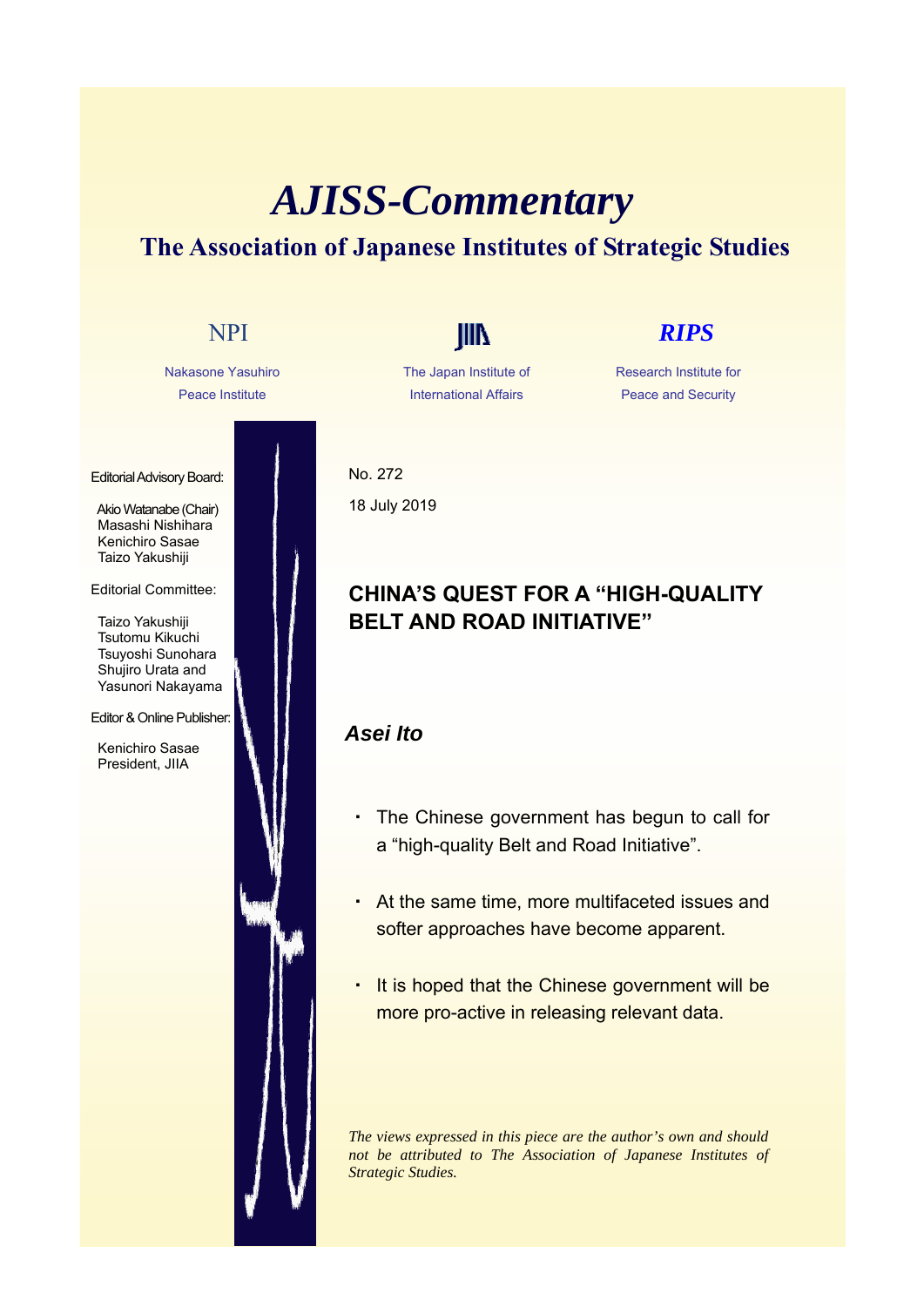The Belt and Road Initiative has now been underway for six years, and transformations are being considered in three regards: (1) a greater emphasis on sustainability and quality, (2) a more multifaceted scope, and (3) an increased focus on soft elements.

The first direction for transformation in the Belt and Road Initiative is a greater emphasis on sustainability and quality, topics that China itself has plainly begun to mention. For example, the keyword "high quality" did not appear even once in Xi Jinping's keynote address at the first Belt and Road Forum for International Cooperation held in May 2017, but it was brought up six times in his April 2019 keynote address. In April 2019, China's Ministry of Finance announced the "Debt Sustainability Framework for Participating Countries of the Belt and Road Initiative".

The second direction for transformation in the Belt and Road Initiative is a more multifaceted scope. This has manifested itself in the more widespread use of certain relevant references, among them being the laying of optic cables, the sharing of satellite information, a "Digital Belt and Road" inclusive of data distribution, a "Silk Road on Ice" linked to China's foreign policy on the Arctic, and the "Action Plan for Harmonization of Standards Along the Belt and Road (2018–2020)" that seeks to formulate international standards for 13 industrial sectors.

The third change is the emphasis on softer elements. The emphasis at the Conference on Dialogue of Asian Civilizations held in Beijing in May 2019 was not on infrastructure and economic cooperation but rather on softer international cooperation in the forms of think-tank exchanges and cultural contacts.

These three transformations are occurring because the Chinese government is confronting economic, political and international circumstances vastly different from those of 2012 when the Belt and Road Initiative was conceived. Perhaps the most conspicuous environmental change has been US-China trade frictions. Accusations that the Belt and Road Initiative creates debt traps have clearly led to China's emphasis on a "high-quality Belt and Road Initiative". Chinese officials began in 2018 emphasizing a "high-quality Belt and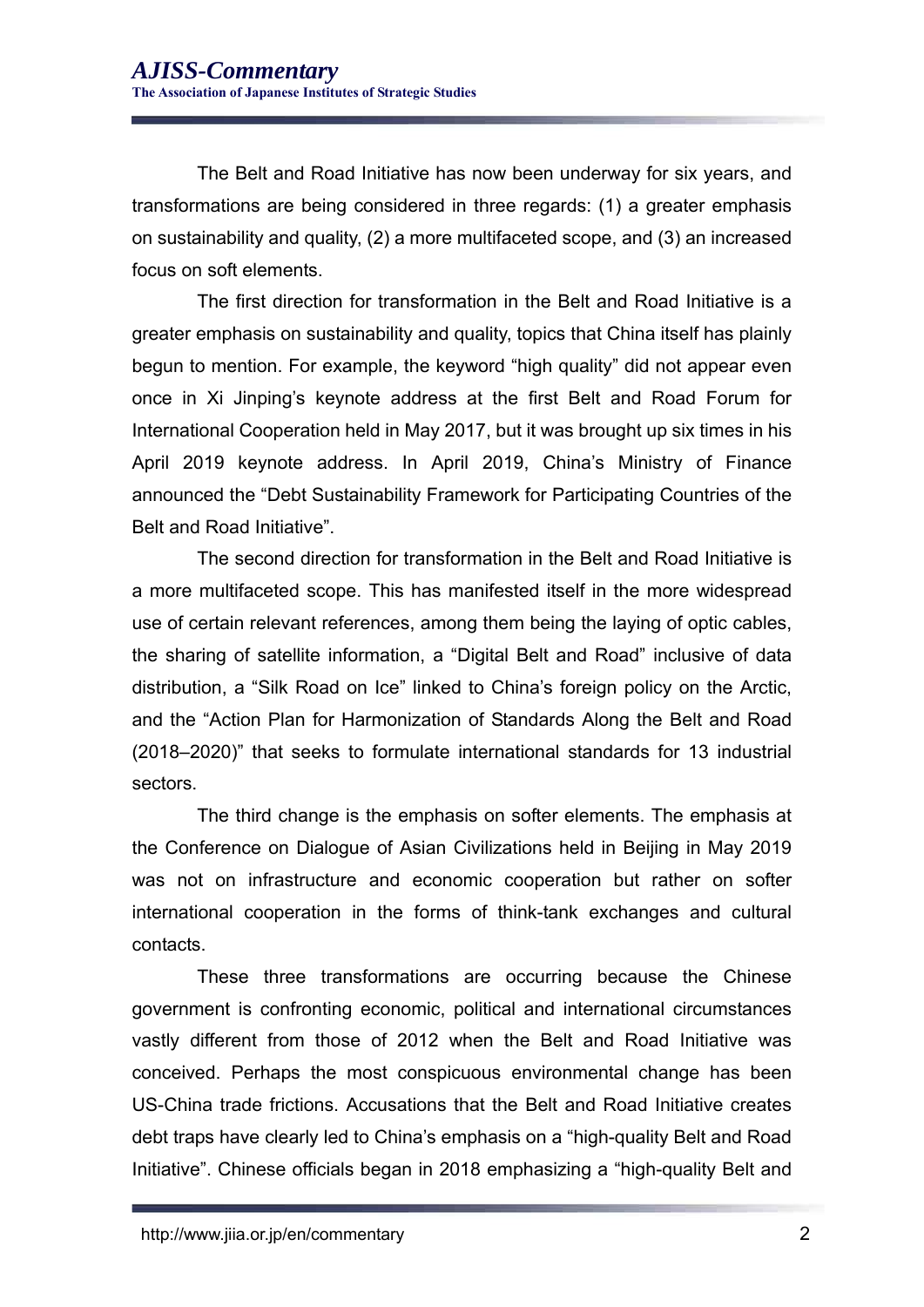Road Initiative", which suddenly became a keyword at the second Belt and Road Forum for International Cooperation in 2019. On the one hand, a more transparent project management structure could limit the potential for funding that China has been freely providing. On the other, such a structure is seen as necessary for China itself from the perspective of managing funds. Connectivity improvements via infrastructure that were the initial priority of the Belt and Road Initiative continue to occupy an essential place but here, too, the preconditions have changed. In 2012, just prior to the announcement of the Belt and Road Initiative, much attention was being focused in China on the "two surpluses" of foreign reserves and steel production. In 2019, however, China is now under pressure from capital outflows, and the overcapacity in steel production continues to subside.



Number of articles including "high quality (Gaozhiliang)" and "Belt and Road (Yidaiyilu)" in the People's Daily

### Source: Compiled from People's Daily database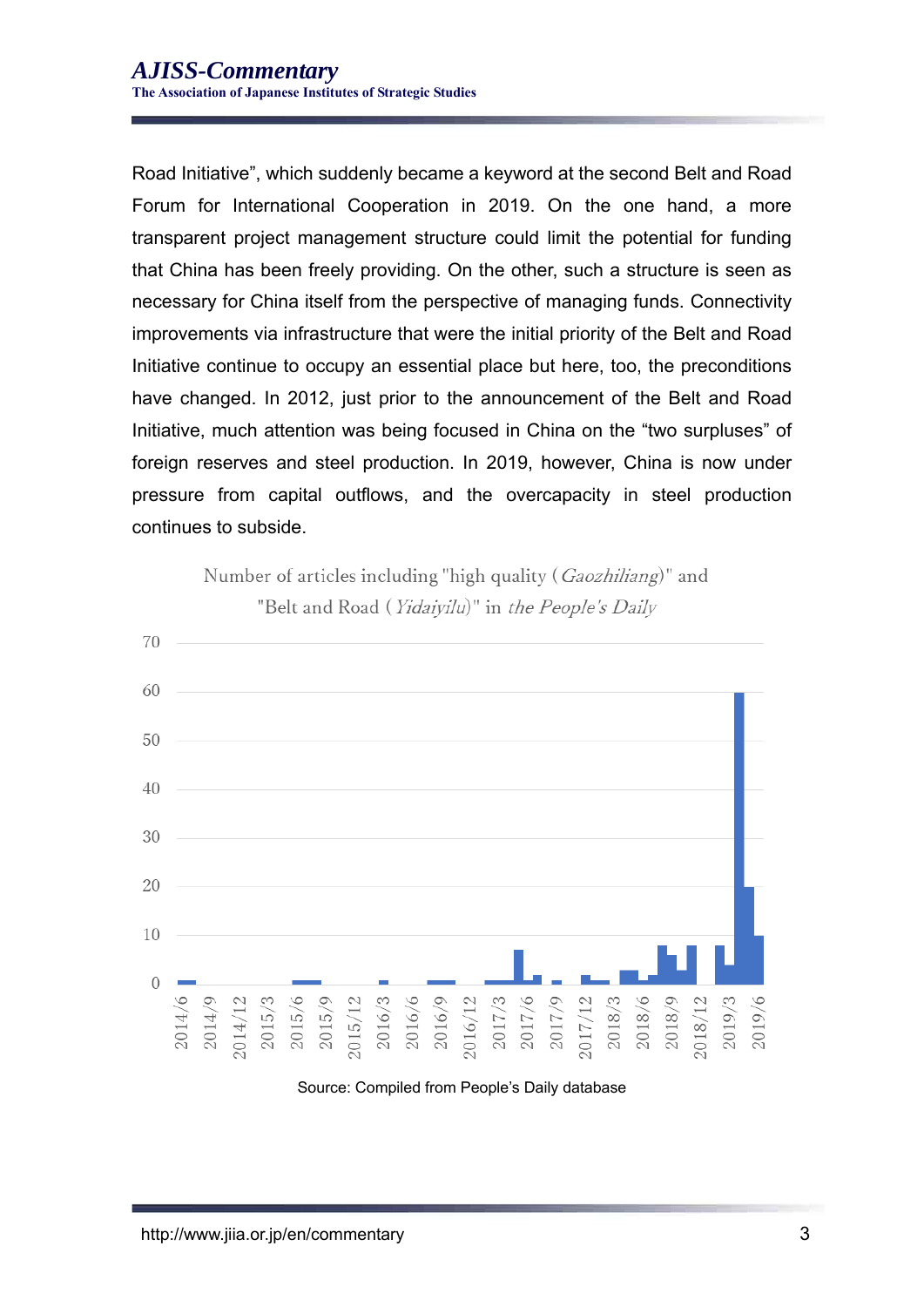Are Japanese companies and the Japanese government able to cope with these transformations in the Belt and Road Initiative? Conditional cooperation through third-market cooperation with Chinese companies is being pursued through projects within the Belt and Road Initiative that are relatively transparent and sustainable. Enjoying comparative advantages that differ from those of their Chinese counterparts, Japanese companies see potential for joint market development in third countries. In addition to Japanese and Chinese firms jointly engaged in plant construction projects already begun, financial and content companies are included among those participating in the 52 projects that have been announced. Attention will be focused on the results forthcoming in these new sectors. More important for Japanese companies than gaining practical benefits from cooperation abroad will be the more stable business environment for Japanese companies operating in China that firmer Japan-China relations will bring.

At the same time, the Japanese government is promoting several multilateral frameworks – the TPP11, the Japan-EU EPA, and the Free and Open Indo-Pacific Initiative – and it is actively helping create rules for e-commerce at the WTO. In a broad sense, these could be said to be efforts that address the increasingly multifaceted nature of the Belt and Road Initiative.

Should the Belt and Road Initiative successfully complete the aforementioned transformations, a high-quality, comprehensive and softer Belt and Road Initiative will emerge. The actual changes will likely not be as simplistic as described here. Even so, the fact that the world's second largest economic power is making adjustments to its flagship initiative is quite obvious, and a close eye should be kept on developments.

Only limited data is currently available on China's investment and aid, hindering understanding of the Belt and Road Initiative. There are quite a few private-sector companies in China seeking straight commercial ventures overseas. As the relevant data becomes more transparent, it will become possible to discuss the quality of the Initiative more frankly. Even if it may be difficult for China to accede to the OECD DAC, the Chinese government needs to be more pro-active in disclosing data on aid and investment connected with